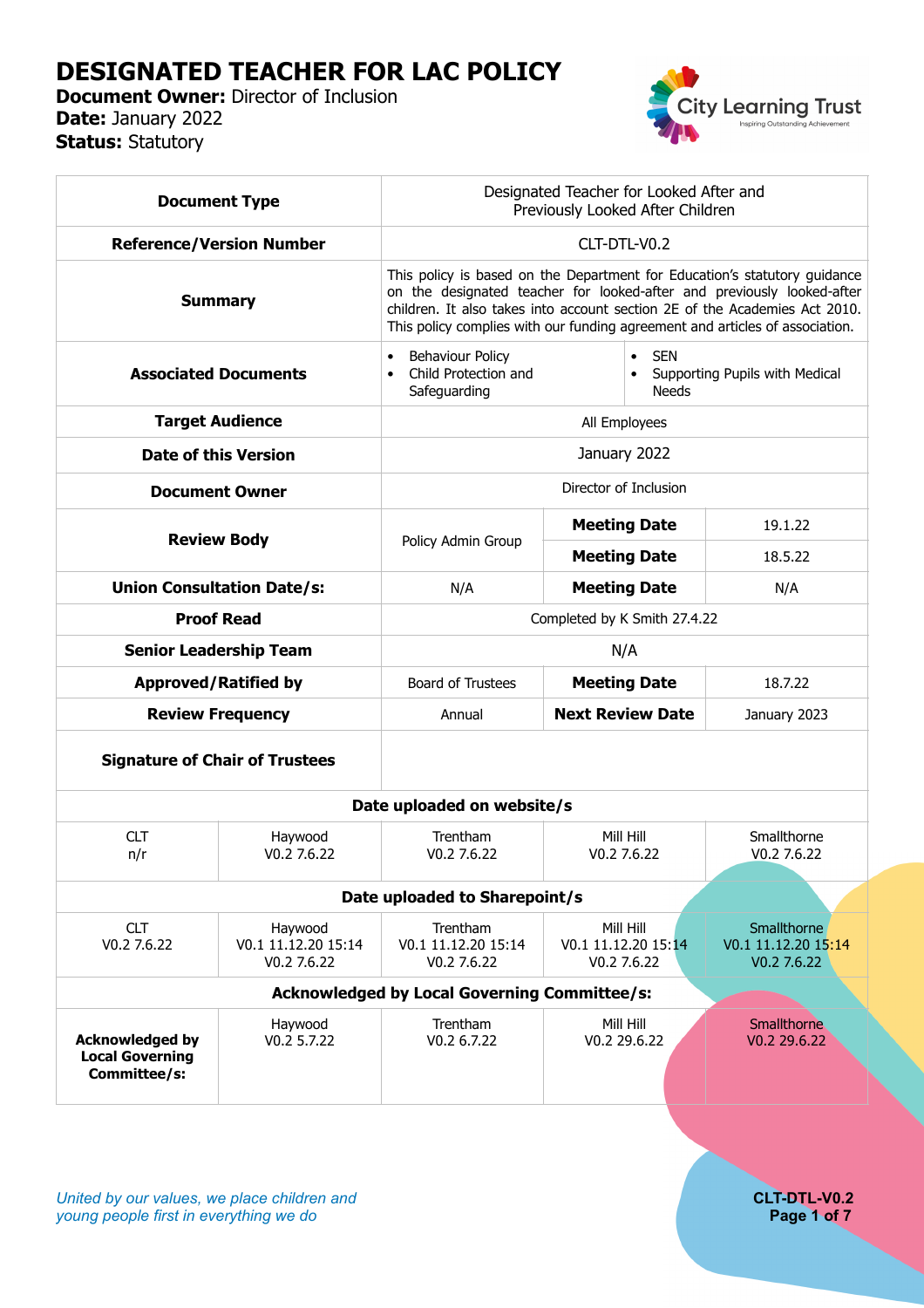## <span id="page-1-0"></span>**VERSION CONTROL**

| <b>Version No:</b> | <b>Type of change</b> | <b>Date</b> | <b>Revisions from previous version</b>      |
|--------------------|-----------------------|-------------|---------------------------------------------|
| 0.1                | New Document          | Sept 2020   | New Policy                                  |
| 0.2                | <b>Annual Review</b>  | Jan 2022    | Section 4.b.i / 6.4.c and 6.4.C.iii updated |
|                    |                       |             |                                             |
|                    |                       |             |                                             |



*United by our values, we place children and* **CLT-DTL-V0.2** *young people first in everything we do* **Page 2 of 7**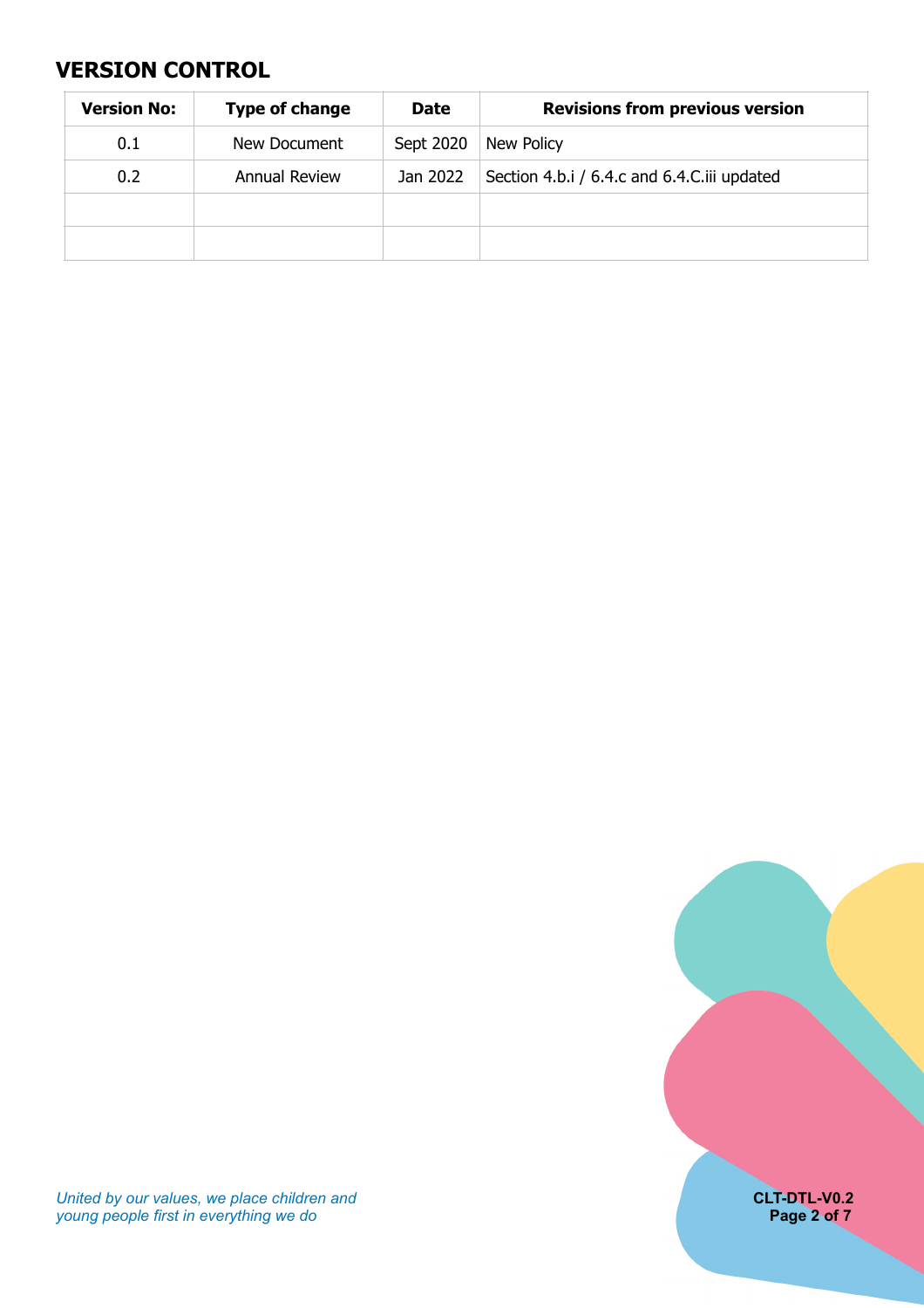# **TABLE OF CONTENTS**

|    | <b>VERSION CONTROL</b>                 |                |
|----|----------------------------------------|----------------|
|    | 1. STATUS                              | $\overline{4}$ |
|    | 2. AIMS                                | $\overline{4}$ |
|    | 3. LEGISLATION AND STATUTORY GUIDANCE  | $\overline{4}$ |
| 4. | <b>DEFINITIONS</b>                     | $\overline{4}$ |
|    | 5. IDENTITY OF OUR DESIGNATED TEACHERS | $\overline{4}$ |
|    | 6. ROLE OF THE DESIGNATED TEACHER      | 5              |
| 7. | MONITORING AND REVIEW                  |                |
| 8. | LINKS WITH OTHER POLICIES              |                |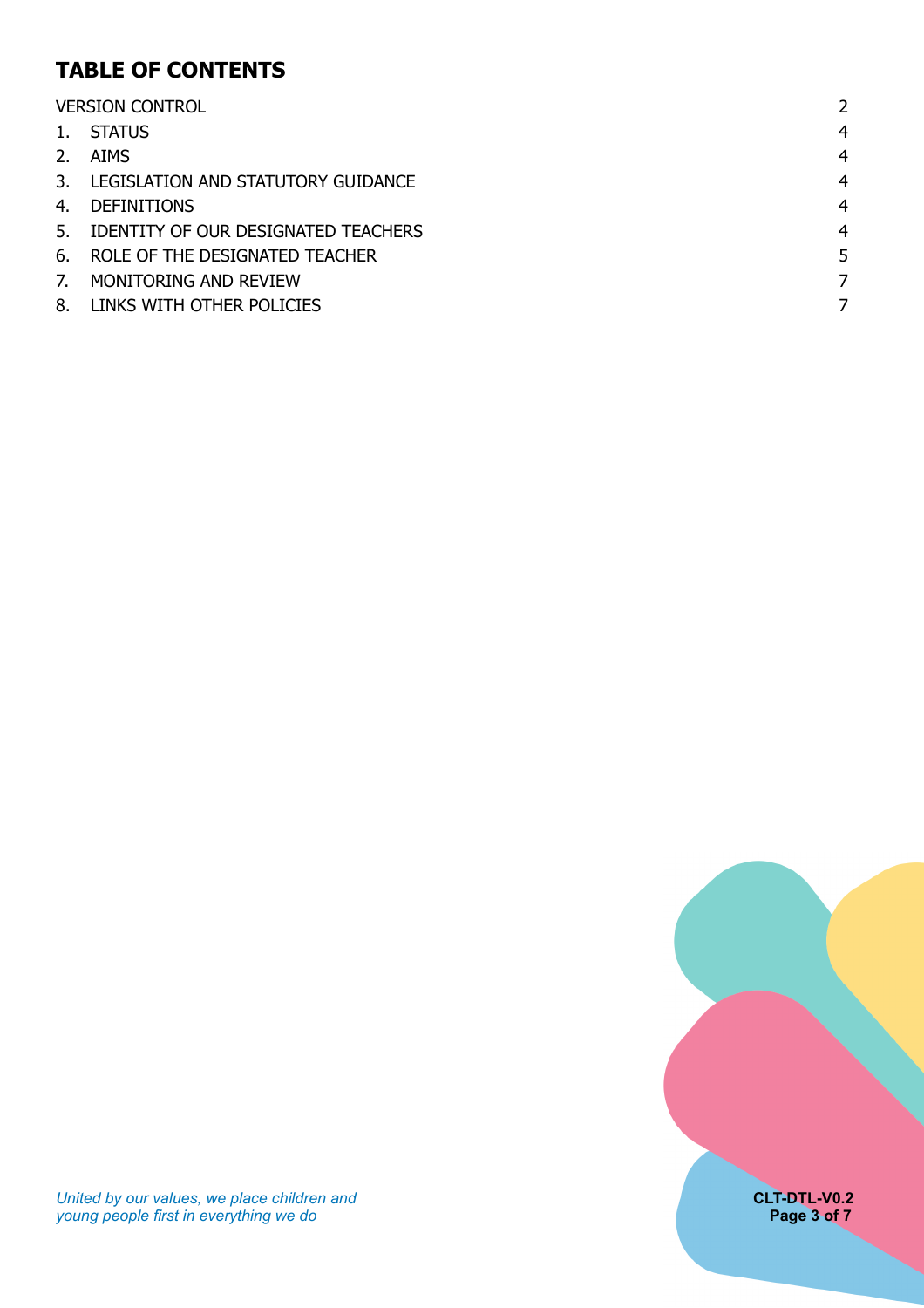# <span id="page-3-0"></span>**1. STATUS**

a. Statutory.

### **2. AIMS**

- <span id="page-3-1"></span>a. The Academy aims to ensure that:
	- i. A suitable member of staff is appointed as the designated teacher for looked-after and previously looked-after children;
	- ii. The designated teacher promotes the educational achievement of looked-after and previously looked-after children, and supports other staff members to do this too;
	- iii. Staff, parents, carers and guardians are aware of the identity of the designated teacher, how to contact them and what they are responsible for.

# **3. LEGISLATION AND STATUTORY GUIDANCE**

<span id="page-3-2"></span>a. This policy is based on the Department for Education's statutory guidance on the designated teacher for looked-after and previously looked-after children. It also takes into account section 2E of the Academies Act 2010. This policy complies with our funding agreement and articles of association.

# **4. DEFINITIONS**

- <span id="page-3-3"></span>a. Looked-after children are registered pupils who are:
	- i. In the care of a Local Authority, or;
	- ii. Provided with accommodation by a local authority in the exercise of its social services functions, for a continuous period of more than 24 hours.
- b. Previously looked-after children are registered pupils that fall into either of these categories:
	- i. They were looked after by a Local Authority but ceased to be as a result of any of the following:
		- A child arrangements order, which includes arrangements relating to who the child lives with and when they are to live with them;
		- A special guardianship order;
		- An adoption order.
	- ii. They appear to the Governing Board to have:
		- Been in state care in a place outside of England and Wales because they would not have otherwise been cared for adequately, and;
		- Ceased to be in that state care as a result of being adopted.
- c. Personal Education Plan (PEP) is part of a looked-after child's care plan that is developed with the Academy. It forms a record of what needs to happen and who will make it happen to ensure the child reaches their full potential.
- d. The Virtual Academy Head (VSH) is a Local Authority officer responsible for promoting the educational achievement of their Authority's looked-after children, working across Academies to monitor and support these pupils as if they were in a single Academy. The VSH is also responsible for providing information and advice to Academies, parents and guardians in respect of previously looked-after children.

# **5. IDENTITY OF OUR DESIGNATED TEACHERS**

<span id="page-3-4"></span>a. Our designated teachers are:

| Academy                     | <b>Designated Teacher</b> | <b>Contact</b> |
|-----------------------------|---------------------------|----------------|
| Haywood Academy             | Fiona Hartley             | 01782 853535   |
| Mill Hill Primary Academy   | Adele Mills               | 01782 234466   |
| Smallthorne Primary Academy | Tina Steele               | 01782 235265   |
| Trentham Academy            | Lisa Hadgett              | 01782 883200   |

b. Our designated teachers take lead responsibility for promoting the educational achievement of lookedafter and previously looked-after children within the Academy. They are your initial point of contact for any of the matters set out in the section below.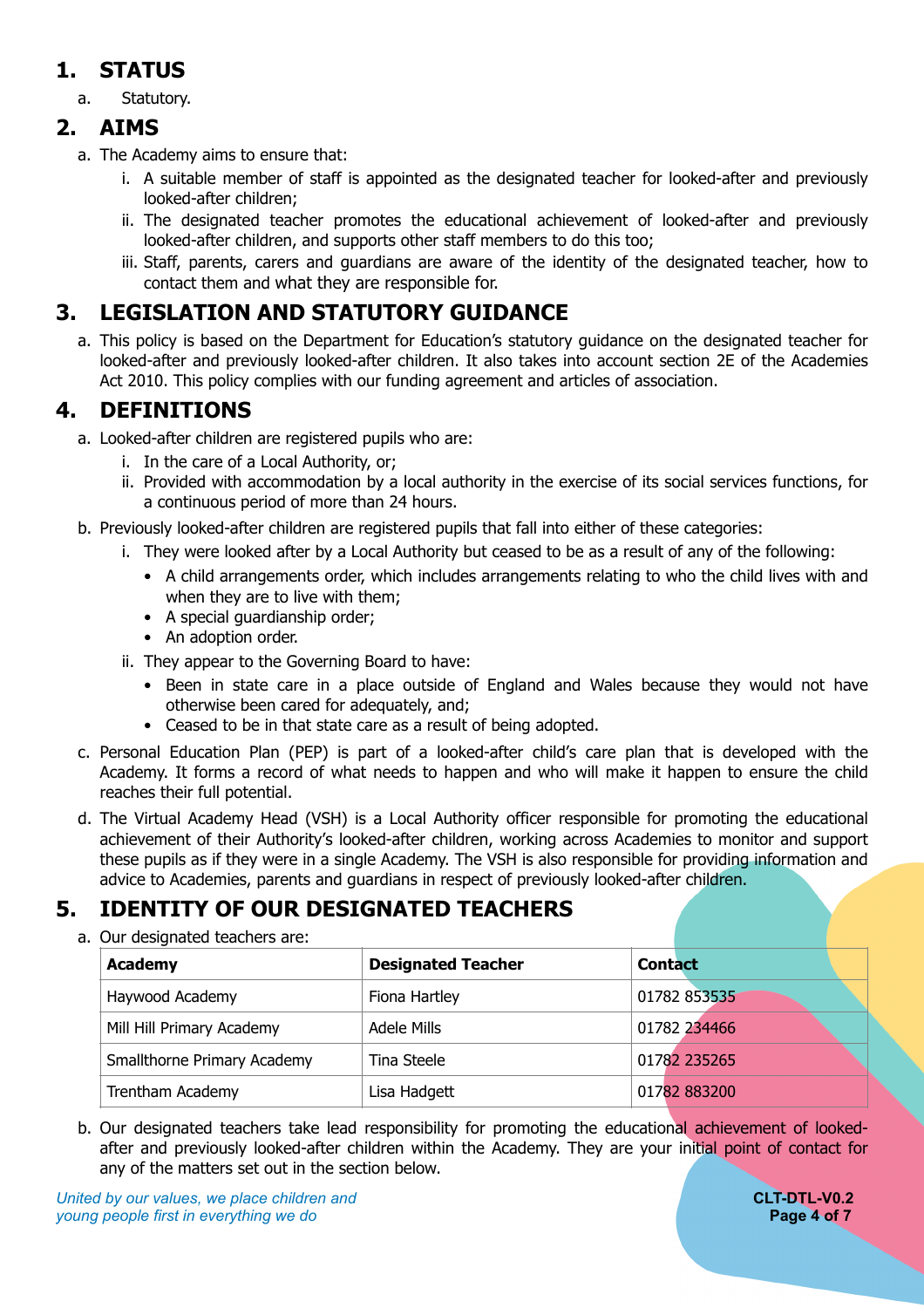# <span id="page-4-0"></span>**6. ROLE OF THE DESIGNATED TEACHER**

### **6.1 Leadership Responsibilities**

- a. The designated teacher will:
	- i. Act as a central point of initial contact within the Academy for any matters involving looked-after and previously looked-after children.
- b. Promote the educational achievement of every looked-after and previously looked-after child on roll by:
	- i. Working with VSHs;
	- ii. Promoting a whole Academy culture where the needs of these students matter and are prioritised.
- c. Take lead responsibility for ensuring Academy staff understand:
	- i. The things which can affect how looked-after and previously looked-after children learn and achieve;
	- ii. How the whole Academy supports the educational achievement of these students;
	- iii. Contribute to the development and review of whole Academy policies to ensure they consider the needs of looked-after and previously looked-after children;
	- iv. Promote a culture in which looked-after and previously looked-after children are encouraged and supported to engage with their education and other Academy activities;
	- v. Act as a source of advice for teachers about working with looked-after and previously looked-after children;
	- vi. Work directly with looked-after and previously looked-after children and their carers, parents and guardians to promote good home-Academy links, support progress and encourage high aspirations;
	- vii.Have lead responsibility for the development and implementation of looked-after children's PEPs;
	- viii.Involve parents and guardians of previously looked-after children in decisions affecting their child's education.

### **6.2 Supporting Looked-After Children**

- a. The designated teacher will:
	- i. Make sure looked-after children's PEPs meet their needs by working closely with other teachers to assess each child's specific educational needs;
	- ii. Have overall responsibility for leading the process of target-setting in PEPs;
	- iii. Monitor and track how looked-after children's attainment progresses under their PEPs;
	- iv. If a child is not on track to meet their targets, be instrumental in agreeing the best way forward with them in order to make progress, and ensure that this is reflected in their PEP;
	- v. Ensure the identified actions of PEPs are put in place;
	- vi. During the development and review of PEPs, help the Academy and relevant local authority decide what arrangements work best for pupils.
- b. Ensure that:
	- i. A looked-after child's PEP is reviewed before the statutory review of their care plan  $-$  this includes making sure the PEP is up to date and contains any new information since the last PEP review, including whether agreed provision is being delivered;
	- ii. PEPs are clear about what has or has not been taken forward, noting what resources may be required to further support the child and from where these may be sourced;
	- iii. The updated PEP is passed to the child's social worker and VSH ahead of the statutory review of their care plan;
	- iv. Transfer a looked-after child's PEP to their next Academy or college, making sure it is up to date and that the local authority responsible for looking after them has the most recent version.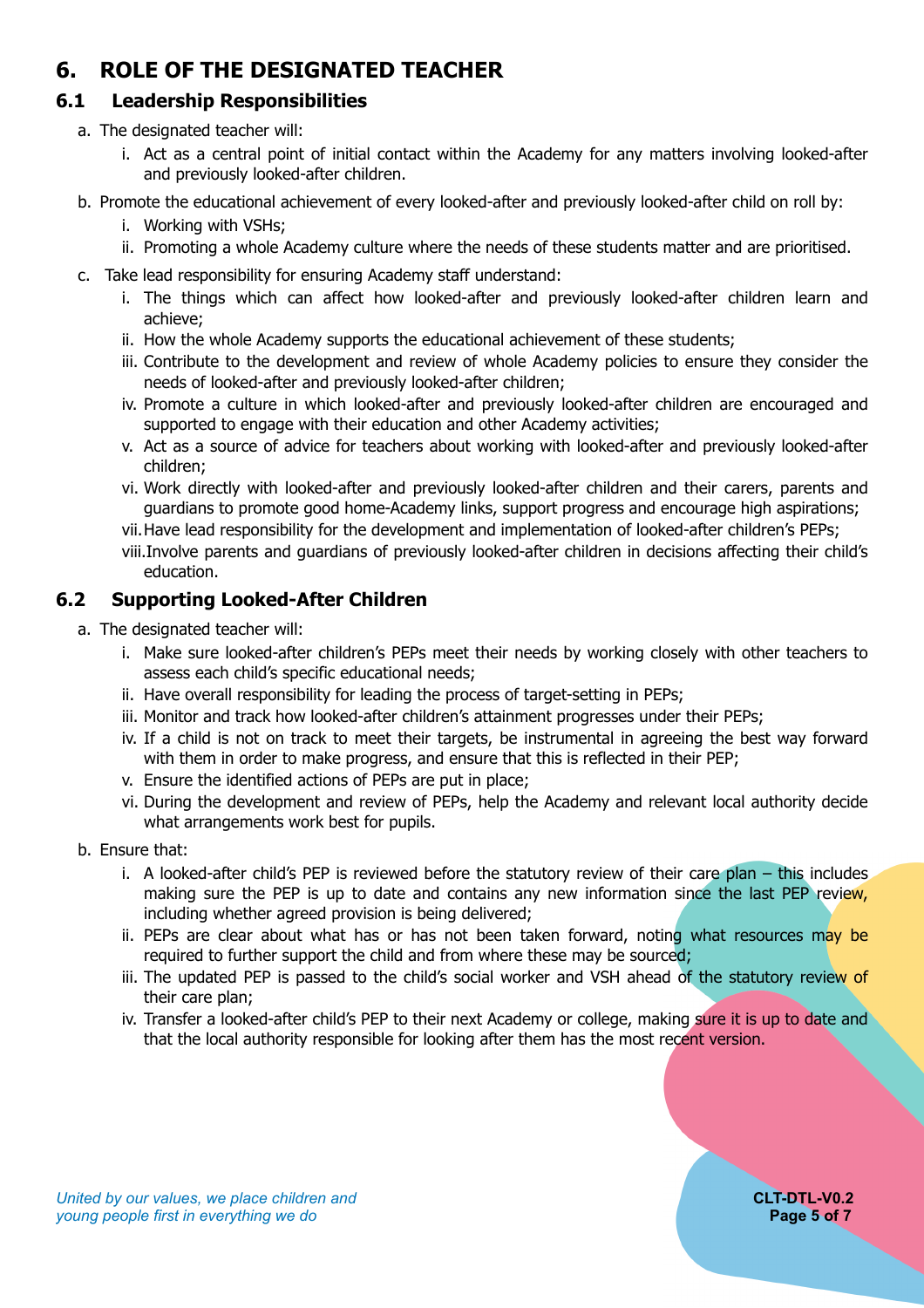#### **6.3 Supporting both Looked-After Children and Previously Looked After Children**

- a. The designated teacher will:
	- i. Ensure the specific needs of looked-after and previously looked-after children are understood by staff and reflected in how the Academy uses pupil premium funding;
	- ii. Work with VSHs to agree how pupil premium funding for looked-after children can most effectively be used to improve their attainment;
	- iii. Help raise the awareness of parents and guardians of previously looked-after children about pupil premium funding and other support for these children;
	- iv. Play a key part in decisions on how pupil premium funding is used to support previously looked-after children;
	- v. Encourage parents' and guardians' involvement in deciding how pupil premium funding is used to support their child, and be the main contact for queries about its use;
	- vi. Ensure teachers have awareness and understanding of the specific needs of looked-after and previously looked-after children in areas like attendance, homework, behaviour and future career planning;
	- vii.Be aware of the special educational needs (SEN) of looked-after and previously looked-after children, and make sure teachers also have awareness and understanding of this;
	- viii.Ensure the SEND code of practice, as it relates to looked-after children, is followed;
	- ix. Make sure PEPs work in harmony with any education, health and care (EHC) plans that a lookedafter child may have;
	- x. Ensure that, with the help of VSHs, they have the skills to identify signs of potential SEN issues in looked-after and previously looked-after children, and know how to access further assessment and support where necessary from the Academy SENCO;
	- xi. Ensure that they and other staff can identify signs of potential mental health issues in looked-after and previously looked-after children and understand where the Academy can draw on specialist services;
	- xii.Put in place mechanisms for understanding the emotional and behavioural needs of previously looked-after children.

#### **6.4 Relationships Beyond the Academy**

- a. The designated teacher will:
	- ii. Proactively engage with social workers and other professionals to enable the Academy to respond effectively to the needs of looked-after and previously looked-after children;
	- iii. Discuss with social workers how the Academy should engage with birth parents, and ensure the Academy is clear about who has parental responsibility and what information can be shared with whom;
	- iv. Be open and accessible to parents and guardians of previously looked-after children and encourage them to be actively involved in their children's education;
	- v. Proactively build relationships with local authority professionals, such as VSHs and SEN departments;
	- vi. Consider how the Academy works with others outside of the Academy to maximise the stability of education for looked-after children, such as;
	- vii. Finding ways of making sure the latest information about educational progress is available to contribute to the statutory review of care plans;
	- viii.Ensuring mechanisms are in place to inform VSHs when looked-after children are absent without authorisation and work with the responsible authority to take appropriate safeguarding action;
	- ix. Talking to the child's social worker and/or other relevant parties in the local authority regarding any decisions about changes in care placements which will disrupt the child's education, providing advice about the likely impact and what the Local Authority should do to minimise disruption;
	- x. Making sure that, if a looked-after child moves Academy, their new designated teacher receives any information needed to help the transition process;
	- xi. Seek advice from VSHs about meeting the needs of individual previously looked-after children, but only with the agreement of their parents or guardians;